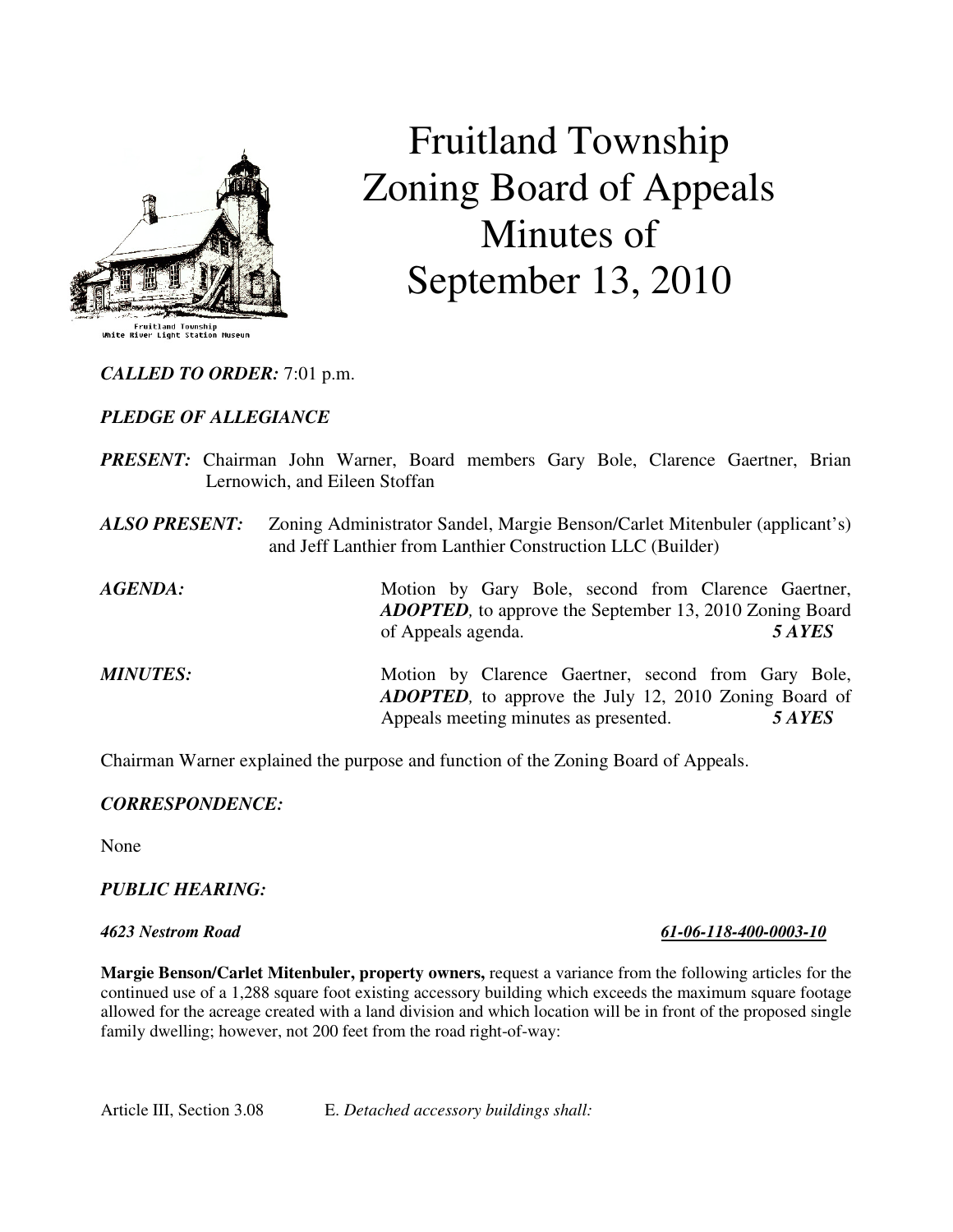*2. be placed at least two hundred (200) feet from the road right-of-way if located in the front yard, between the house and road in the RR, LDR, MDR, MHDR, and HDR Districts.* 

Article III, Section 3.08 G. *Accessory building sizes, heights and setbacks.*

*2. Maximum floor areas and heights (as measured from the ground to the highest point of the roof) and setbacks for buildings accessory to single and two-family dwellings:* 

| MAXIMUM ACCESSORY BUILDING SIZE |                       |
|---------------------------------|-----------------------|
| Parcel Size                     | Maximum Building Size |
| Less than 1.00 acre             | 672 square feet       |
| 1.00 to 1.99 acres              | 888 square feet       |
| 2.00 to 2.99 acres              | $1,104$ square feet   |
| 3.00 to 3.99 acres              | 1,536 square feet     |
| 4.00 to 4.99 acres              | 1,968 square feet     |
| 5.00 to 9.99 acres              | 2,400 square feet     |
| 10.00 to 19.99 acres            | 2,800 square feet     |

## *Public Hearing opened at 7:03 p.m.*

Zoning Administrator Sandel explains that the applicant's have requested a land division which will leave an existing accessory building on the proposed new parcel of two (2) acres. The size of such accessory building exceeds the allowed square footage for 2.00 to 2.99 acres and will be located in front of the proposed single family dwelling. This parcel is located in the Medium Density Residential District with North Duck Lake Overlay. If this parcel was in the Inland Lakes District which allows for accessory buildings between the road right of way and the single family dwelling this would not be an issue.

Jeff Lanthier from Lanthier Construction LLC (Builder) speaks on behalf of the property owners. He explains the only way to create a parcel big enough to have the existing size of the accessory building would carve up the parcel with existing home on it and that the location of the proposed single family dwelling was determined by the topography.

### *Public Comment:* None

*Public Hearing closed at 7:15 p.m.*

### *Board Comments:*

Consensus of the Zoning Board of Appeals members is that this is a very unique situation. Asking to remove square footage from the existing accessory building would not be practical.

The Board reviewed the variance decision checklist.